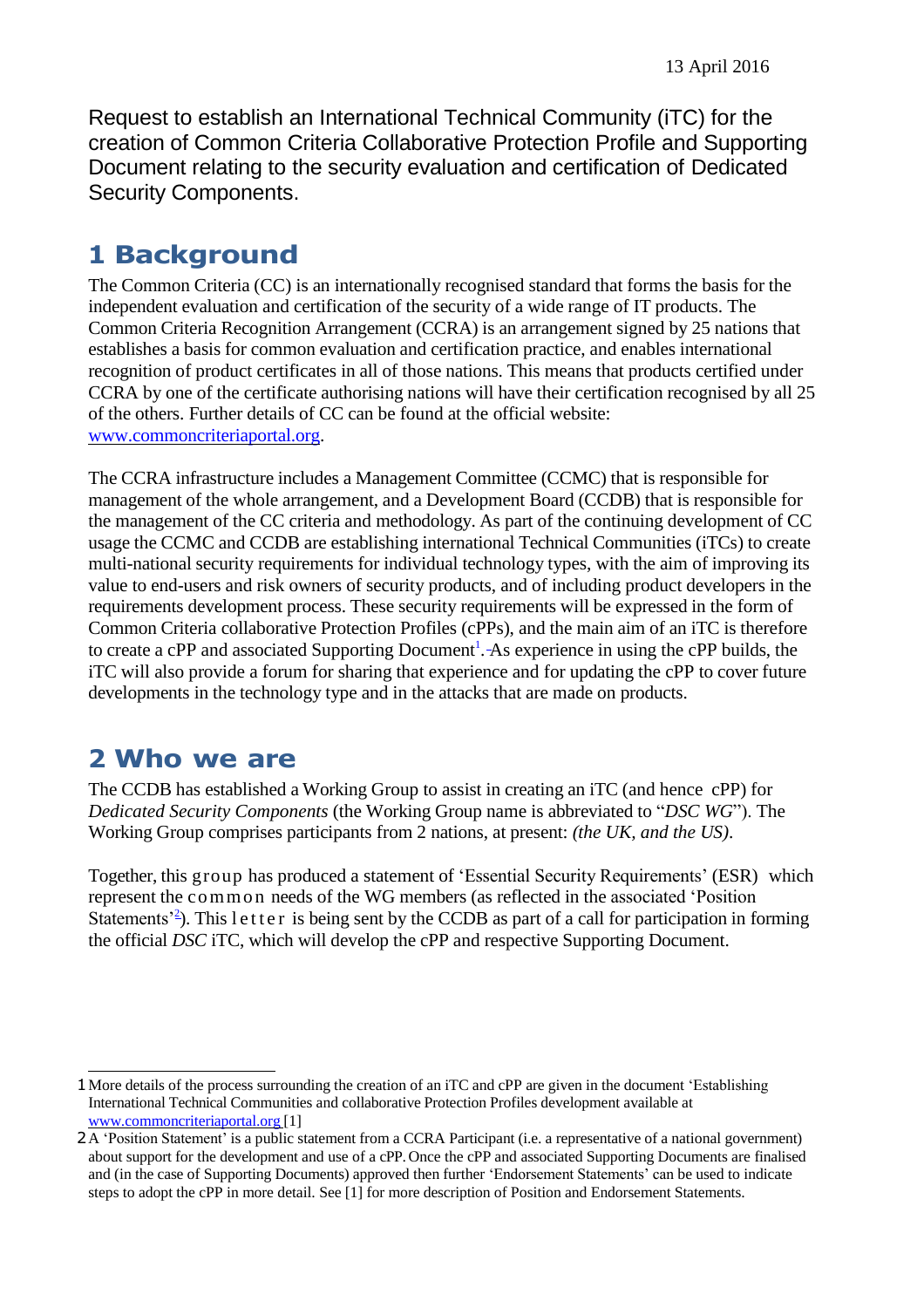# **3 What is needed**

iTCs are a method of consolidating skills, expertise, and security knowledge from all stakeholders in the evaluation and certification of a technology type. The involvement of product developers, and their collaboration in the work, is crucial to the success of the iTC, and relies upon the individual participants bringing technical knowledge of threats, product functionality, and potential vulnerabilities. It is therefore important that the product developers provide participants with strong technical knowledge for the creation of the cPPs.

There are many skills and backgrounds needed for the creation of an effective cPP and its Supporting Document. It is intended that the iTC will include at least:-

- Developers (technical representatives, as subject matter experts are vital marketing and/or CC specialists can take part and may be helpful at the start up meeting but success depends upon the continual interactions between the technical experts of the developers involved as they work to produce and maintain the cPP)
- Government experts (especially those versed in the threats associated with the technology and governmental use cases)
- Evaluators able to provide proposals and comments upon the technical and cost effectiveness of proposed assurance mechanisms

Wherever possible the end users, particularly the risk owners associated with the use of the technologies concerned, should also be included.

The *DSC WG* is now calling for interested participants to set up the initial working structures and proposed methods for the iTC this calling letter will be posted on the Common Criteria Portal and will be circulated to relevant local industry etc. by CCRA Participants, but the intention is that the iTC should be self-supporting in the longer term.

NOTE - Responding to this call for participation does not constitute a legal or financial commitment on either side.

The *DSC WG* welcomes comments on the proposed ESR from CC schemes, industry, academia, etc. Comments will be passed to the working group that prepared the ESR and to the iTC (once formed).

The activities needed from the proposed iTC at the beginning include:

- Establishing a suitable membership for the iTC
- Defining Terms of Reference for the group (using guidance from the *DSC WG* ). The iTC should meet the six principles of international standardisation determined by the WTO- $TBT^3$ [.](#page-1-0)
- Defining a workplan and schedule for the production and ongoing maintenance of the cPPs and related documents
- Establishing working methods for the iTC members to communicate and share documents.

The Terms of Reference are a particularly important task, since these are the main requirement on which CCDB approval, and CCMC endorsement, of the iTC is based. Obtaining CCDB approval is on the critical path for the process of developing the cPP itself.

Supporting document[s](#page-1-1) will also need to be approved via a CCRA approval process<sup>4</sup>-

<span id="page-1-0"></span><sup>3</sup>See G/TBT/1/Rev.9 (8 September 2008) "DECISIONS AND RECOMMENDATIONS ADOPTED BY THE WTO COMMITTEE ON TECHNICAL BARRIERS TO TRADE SINCE 1 JANUARY 1995"

<span id="page-1-1"></span><sup>4</sup>Approval of the need for each Supporting Document, by means of an iTC rationale, by the CCMC, with subsequent monitoring against the needs of the CCRA (assurance and iTC requirements) by the CCDB.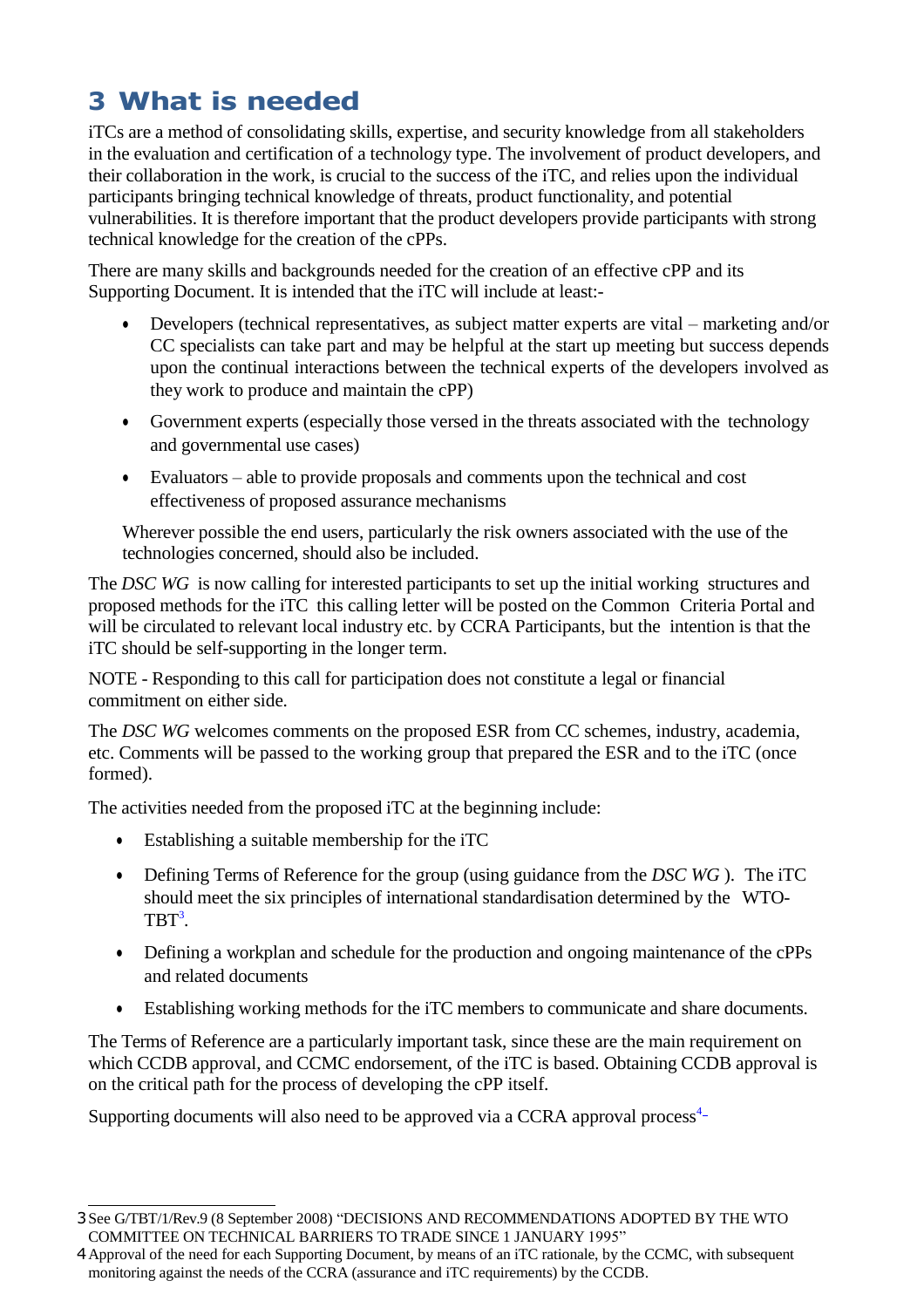#### **4 What are the timelines?**

Much of the timing will be in the hands of the industry members and set by the iTC itself. However, the preferred target is for the iTC to produce first versions of the cPPs and Supporting Documents by *(end of fourth quarter of 2016)*. The iTC would then be expected to continue with further development and maintenance of the cPPs and SDs as needed.

The work will start with an initial teleconference in *[April 2016]*.

NOTE - Although work towards a cPP could be undertaken by the iTC members before the iTC is formally approved by the CCDB (based on approval of the iTC Terms of Reference), the iTC will need to proceed according to the defined steps of the iTC/cPP process (see [1]), meaning for example that the next step after iTC approval will be SPD creation and public review.

## **5 How to become a participant**

Initial interest can be shown via email to [iTC-DSC@niap-ccevs.org.](mailto:iTC-DSC@niap-ccevs.org)

The working group can also be contacted if necessary via [iTC-DSC-WG@niap-ccevs.org](mailto:iTC-DSC-WG@niap-ccevs.org) (Note: this will go to the whole working group and will take time to result in a coordinated reply).

### **6 Further Information**

The Common Criteria portal website [\(www.commoncriteriaportal.org\)](http://www.commoncriteriaportal.org/) provides the definitive source for further information. On this site will be found all of the documents referenced here together with contact details and membership lists for the iTC<sup>5</sup>.

More details of the process surrounding the creation of an iTC and cPPs are given in the document 'Establishing International Technical Communities and collaborative Protection Profiles development' [1] and an outline of the scope for the cPPs is given in 'Dedicated Security Component Essential Security Requirements'.

# **7 References**

- [1] "Establishing International Technical Communities and collaborative Protection Profiles development," [Online]. Available: [Here.](http://www.commoncriteriaportal.org/files/communities/Establishing%20iTCs%20and%20cPP%20development%20-%20v0-7.pdf)
- [2] "Dedicated Security Component Essential Security Requirements," [Online]. Available: [Here.](http://www.commoncriteriaportal.org/communities/CCDB_DSC_ESR_v1.0.pdf)